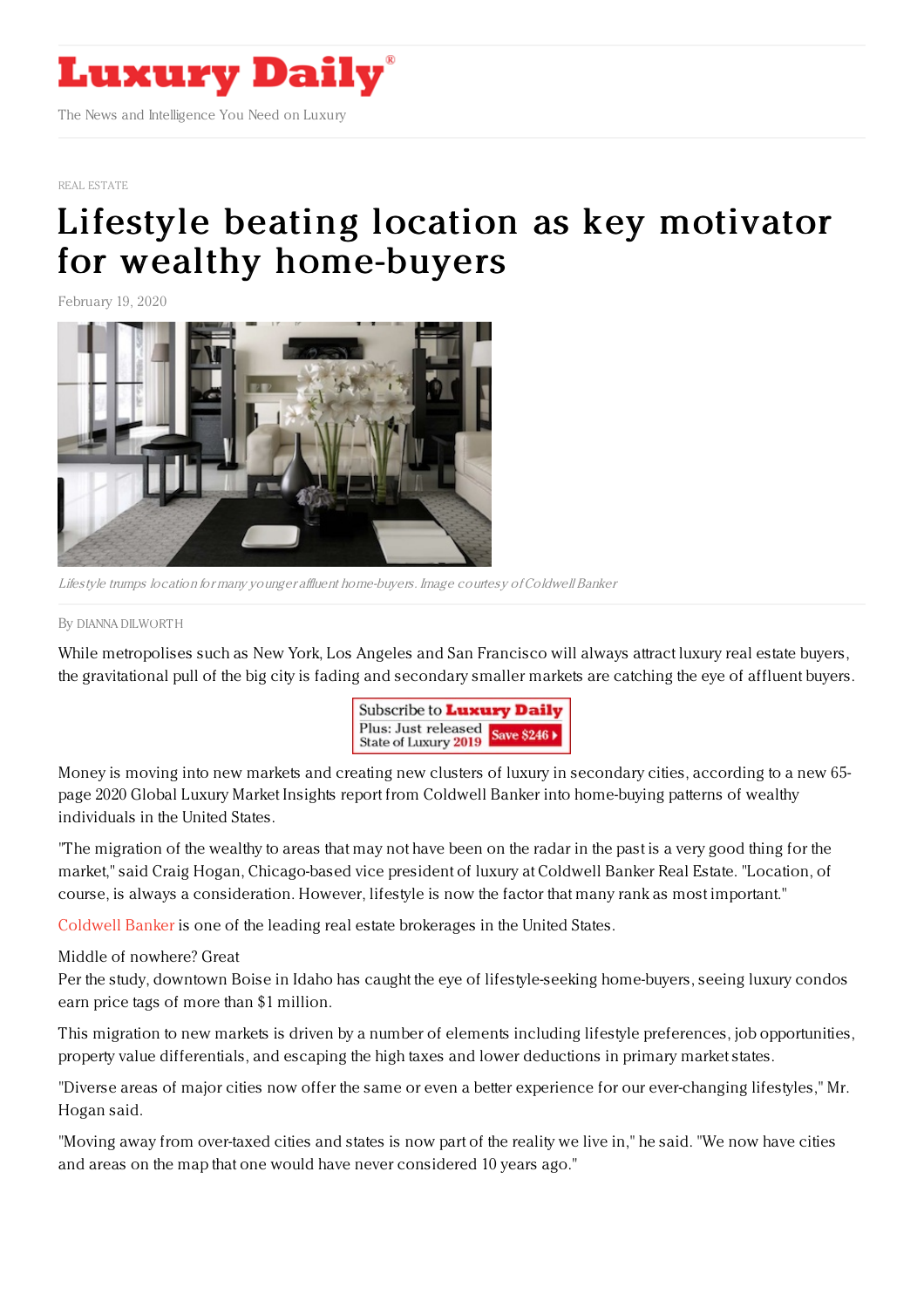

Craig Hogan is vice president of luxury at Coldwell Banker

## Wellness

Not only are buyers moving into more diverse markets, they are also expecting more than just an indoor pool with their luxury real estate purchases.

Affluent home buyers are looking for classes with their gyms, holistic health options in their spas, and more environmentally friendly living options. This is leading to a trend in increased focus on green design, which is giving rise to rating systems that certify buildings as eco-friendly.

"The demand for wellness has been on the rise for some time now," Mr. Hogan said. "However, it has reached a new level where it's now part of the real estate landscape and I don't see that changing.

"Living better and knowing that your home can now support that in ways we never thought about is a priority for many," he said. "And we are now surrounded by design and construction that answers this demand. We will see this not just in luxury but in other levels of the market as well. It's inevitable and the demand is clear."



2019 ultra-high-net-worth individuals. Source: Coldwell Banker, Global WealthDatabook 2019

## Changing demographics

The face of affluent home buyers is changing as more LGBTQ+ consumers and millennials are beginning to represent a large and growing proportion of luxury homebuyers.

"The rise of millennials, especially affluent millennials, is already here and this population is now a massive part of the market," Mr. Hogan said.

"Along with this comes a new demand of what a home means and how we look at that," he said. "Design, construction and amenities are all now front and center."

The LGBTQ+ community is also a factor, as the modern American family has become more dynamic and includes many same-sex couples. This demographic commands \$1 trillion in annual buying power, according to the report, bringing a whole new perspective to the equation, as affluent LGBTQ+ consumers desire to live in communities and cities that support their lifestyle.

A [recent](https://www.forbes.com/sites/debtfreeguys/2018/08/14/the-1-trillion-marketing-executives-are-ignoring/#29eaef96a97f) report revealed that 66 percent of the LGBTQ+ community did not see their lifestyle represented in advertising.

"This does not surprise me and it is a miss," Mr. Hogan said. "Marketing must change as well, or it will miss the